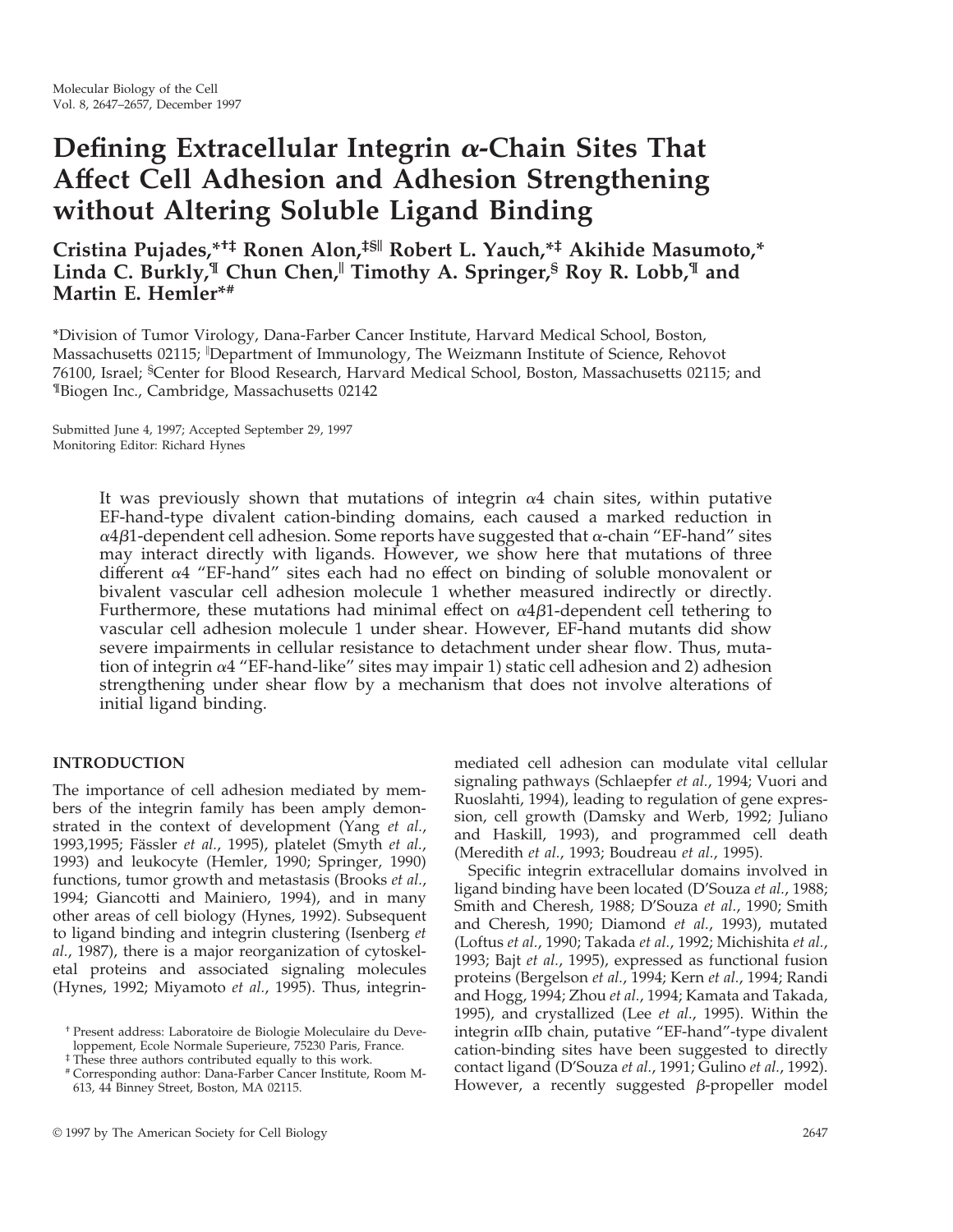shows putative EF-hand-like sites on the face of the  $\alpha$ -chain opposite to the proposed ligand-binding site (Springer, 1997).

To analyze ligand binding, we have chosen to study the  $\alpha$ 4 $\beta$ 1 (VLA-4) integrin. The  $\alpha$ 4 integrins facilitate activation and recruitment of many leukocytes to sites of inflammation (Lobb and Hemler, 1994) and also play important roles in myogenesis (Rosen *et al.*, 1992), melanoma metastasis (Qian *et al.*, 1994), and hematopoiesis (Williams *et al.*, 1991). In shear flow,  $\alpha$ 4 integrins  $\alpha$ 4 $\beta$ 1 (Alon *et al.*, 1995b) and  $\alpha$ 4 $\beta$ 7 (Berlin *et al.*, 1995) mediate initial adhesive interactions (tethering), followed by rolling adhesions of leukocytes on their respective ligands, vascular cell adhesion molecule 1 (VCAM-1) and MadCAM-1. Ligands for  $\alpha$ 4 $\beta$ 1 include VCAM-1 present on activated endothelium (Elices *et al.*, 1990; Rice *et al.*, 1990; Schwartz *et al.*, 1990) and the alternatively spliced CS1 region of fibronectin (Wayner *et al.*, 1989; Guan and Hynes, 1990; Ferreira *et*  $al.$ , 1990). Mouse embryos lacking  $\alpha$ 4 failed to undergo fusion of the allantois with the chorion during placentation and also failed to develop epicardium and coronary vessels (Yang *et al.*, 1995), thus proving conclusively the in vivo relevance of  $\alpha$ 4 integrins.

The  $\alpha$ 4 subunit contains three putative EF-hand-like sites, but no I-domain (Takada *et al.*, 1989), and the  $\beta$ 1 subunit may contain a single cation-binding "MIDAS" motif analogous to that seen in an I-domain (Lee *et al.*, 1995). A prototype EF-hand motif contains 12 amino acids, with oxygen-containing residues at positions 1, 3, 5, 9, and 12 providing coordination sites for divalent cations (Strynadka and James, 1989). The EF-hand-like motifs found within all integrin  $\alpha$  chains lack the position 12 coordination site, but nonetheless appear to bind divalent cations (D'Souza *et al.*, 1991; Gulino *et al.*, 1992). These sites have been difficult to study in the context of an intact integrin, because mutations within or nearby often cause loss of integrin expression (Masumoto and Hemler, 1993; Wilcox *et al.*, 1995). However, conservative mutations could be made (at position 3) within each of the three  $\alpha$ 4 EF-hand-like divalent cation sites while still retaining expression (Masumoto and Hemler, 1993). These mutations had pronounced negative effects on cell adhesion that were assumed to result from diminished ligand binding (Masumoto and Hemler, 1993). Now that it has become feasible to analyze direct ligand binding to  $\alpha$ 4 integrins (Jakubowski *et al.*, 1995; Yauch *et al.*, 1997), we show here that mutations of  $\alpha$ 4 EF-hand-like sites each had no effect on soluble bivalent or monovalent ligand binding, and did not alter cell tethering to VCAM-1 under shear flow. Nonetheless, they greatly reduced adhesion strengthening under shear. These results suggest that extracellular integrin EF-hand sites regulate cell adhesion by a mechanism independent of ligand binding.

## **MATERIALS AND METHODS**

#### *Antibodies, Cells, and Integrin Ligand Proteins*

Monoclonal antibodies utilized were anti-a4, B-5G10 (Hemler *et al.*, 1987), A4-PUJ1 (Pujades *et al.*, 1996); anti-b1, A-1A5 (Hemler *et al.*, 1983), TS2/16 (Hemler *et al.*, 1984), monoclonal antibody (mAb) 13 (Akiyama *et al.*, 1989), 9EG7 (Lenter *et al.*, 1993), and the negative control antibodies P3 (Lemke *et al.*, 1978) and J-2A2 (Hemler and Strominger, 1982). B-5G10 was directly conjugated to fluorescein isothiocyanate (FITC, Pierce, Rockford, IL) according to the manufacturer's instructions. Antihuman IgG FITC-conjugated was purchased from Sigma (St. Louis, MO) and an antihuman Fc receptor (CD32) antibody was previously generated in our laboratory.

The CS-1 peptide (GPEILDVPST) derived from fibronectin was synthesized at the Dana-Farber Molecular Biology Core Facility. Purified VCAM-mouse C  $\kappa$  fusion protein (VCAM-1-k), and a rat monoclonal antibody to mouse  $C \kappa$  were obtained from Dr. Philip Lake (Sandoz Co., East Hanover, NJ). Briefly, VCAM-1-k was produced as a soluble protein from sf9 cells containing all seven human VCAM domains, except that the transmembrane and cytoplasmic portions of domain 7 have been replaced by a 100 aa mouse  $C \kappa$ segment. Recombinant soluble VCAM-1 (rsVCAM-1) and a bivalent human VCAM-1 fusion protein (VCAM-1)<sub>2</sub>-Ig were prepared as described elsewhere (Lobb *et al.*, 1991; Jakubowski *et al.*, 1995). Conjugation of  $(VCAM-1)_2$ -Ig with alkaline phosphatase (AP) was performed using conventional methods, and the resulting reagent  $(VCAM-1)<sub>2</sub>-Ig-AP$ ) was greater than 95% crosslinked and fully functional (Lobb *et al.*, 1995).

Site-directed mutagenesis was utilized to produce  $\alpha$ 4 cDNA containing alterations within three putative divalent cation-binding domains as described previously (Masumoto and Hemler, 1993). Transfected K562 cells were enriched for  $\alpha$ 4 $\beta$ 1-positive cells by immunomagnetic bead selection (Dynal Co., New York, NY) using the anti- $\alpha$ 4 mAb B-5G10. All K562 cells were maintained in RPMI 1640 medium supplemented with 10% fetal calf serum and antibiotics, with 2.0 mg/ml G418 (Life Technologies, Gaithersburg, MD) also included for transfected cells.

#### *Monovalent VCAM-1-k Cell-binding Assays*

Cells were washed with 5 mM EDTA in Tris-buffered saline (TBS, 10 mM Tris-HCl, pH 7.4, 150 mM NaCl) and then incubated with increasing amounts of VCAM-1-k in the presence of 1 mM  $MnCl<sub>2</sub>$ for 30 min at 4°C. Unbound VCAM-1-k was removed by two washes (also in the presence of 1 mM  $MnCl<sub>2</sub>$ ), and then cells were incubated with FITC-conjugated goat anti-mouse  $\kappa$  affinity-purified antibody (Caltag Co., San Francisco, CA) for 30 min at 4°C, washed, and fixed with 2% paraformaldehyde. Binding of VCAM-1-k (Pujades *et al.*, 1996) was quantitated using a FACScan machine (Becton Dickinson Co., Mountainview, CA), and at least 3000–5000 cells were analyzed for each mean fluorescence intensity (MFI) determination. Background binding, obtained by incubating cells with VCAM-1-k in the presence of 5 mM EDTA, was subtracted and was typically not more than 5–10% of the maximum total MFI units obtained. VCAM-1-k isolated from a Sephadex G-150 superfine column was utilized to assure that it was nonaggregated.

### *CS1 Peptide Cell-binding Assays*

Aliquots of  $1.5 \times 10^5$  cells were washed in TBS and then incubated with CS1 peptide (0–2 mM) for 15 min at 37°C in TBS containing 5% bovine serum albumin (BSA), 0.1 mM  $MnCl_{2}$ , and 0.02% sodium azide. Then, to detect a CS1 ligand-induced conformational change in the  $\beta$ 1 subunit (Pujades *et al.*, 1996), cells were incubated for  $\overline{30}$ min at 4°C with mAb 9EG7 ( $\sim$ 2  $\mu$ g/ml), washed twice with TBS containing 2% BSA and 0.02% sodium azide, and then incubated for 30 min at 4°C with FITC-conjugated goat anti-rat IgG (Sigma). Finally, cells were washed twice and analyzed using a FACScan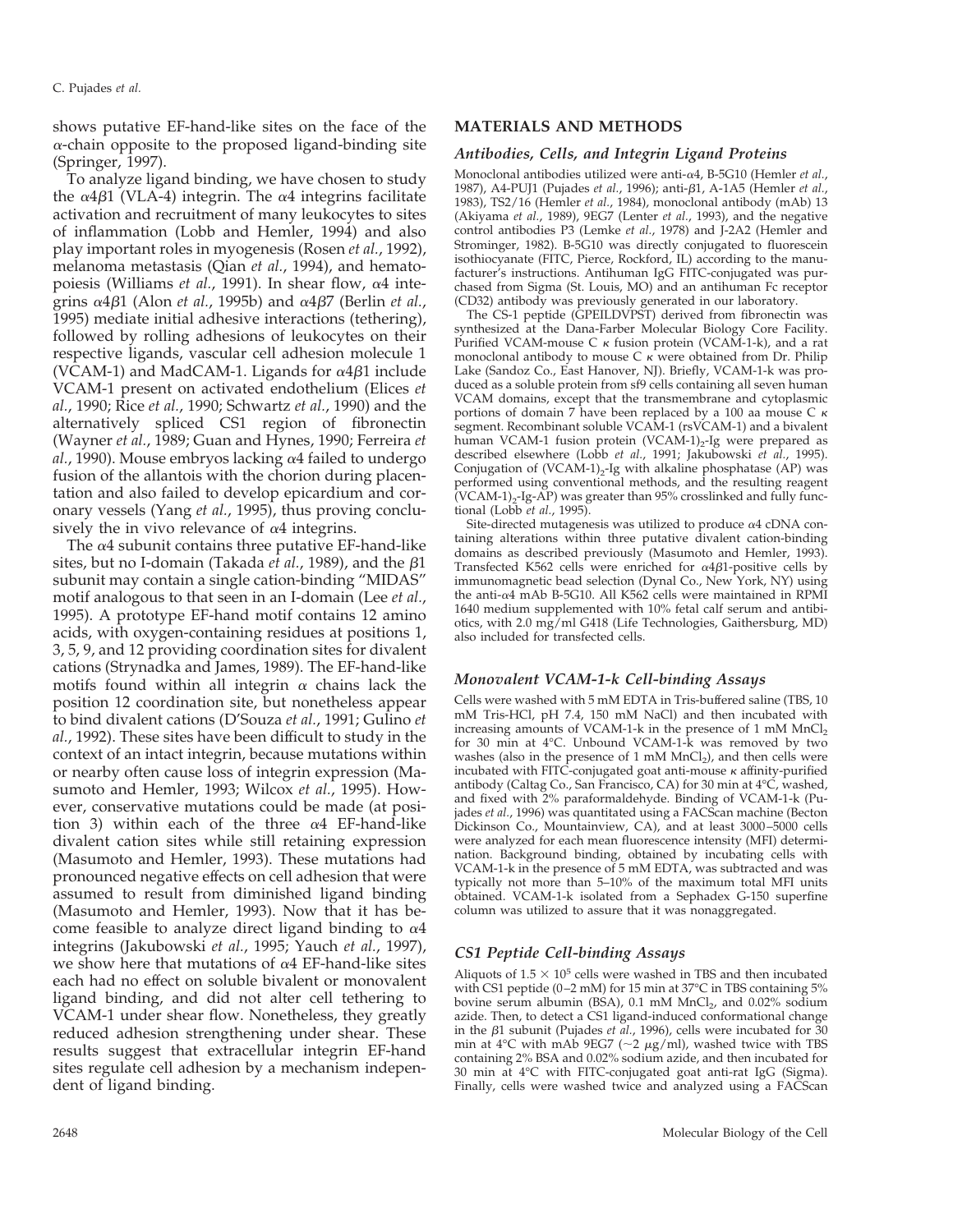machine (Becton Dickinson, Oxnard, CA). For total  $\beta$ 1 determinations, rat anti-human  $\beta$ 1 mAb 13 was utilized.

# *Indirect Bivalent (VCAM-1)<sub>2</sub>-Ig Cell-binding Assays*

Aliquots of 1.5  $\times$  10<sup>5</sup> cells were preincubated for 15 min at 4°C in TBS containing 5% BSA, 2% human serum, and 5  $\mu$ g/ml of mouse anti-human Fc receptor (CD32) mAb to block nonspecific antibody binding. Cells were then incubated with  $(VCAM-1)_2$ -Ig for 30 min at 4°C in TBS containing 2 mM MnCl<sub>2</sub>, washed twice by suspension in  $TBS/MnCl<sub>2</sub>$ , and finally incubated with FITC-anti-human IgG (Sigma) for 30 min at  $4^{\circ}C$  (in TBS/MnCl<sub>2</sub>) before analysis of at least 3000–5000 cells using a FACScan machine (Becton Dickinson). Sodium azide (at 0.02%) was included throughout to prevent ligand and integrin internalization.

Theoretical analysis of the interaction of a bivalent ligand with a monovalent receptor has been described elsewhere (Perelson and DeLisi, 1980) and adapted recently to the binding of (VCAM-1)<sub>2</sub>-Ig to <sup>a</sup>4b1 (Jakubowski *et al.*, 1995). Briefly, both monovalent and bivalent binding may occur yielding  $\alpha$ 4 $\beta$ 1/VCAM-Ig and  $(\alpha$ 4 $\beta$ 1)<sub>2</sub>/ VCAM-Ig complexes, respectively, with  $K_{-1}$  defining the monovalent binding constant, and  $K<sub>-2</sub>$  defining the conversion of monovalent to bivalent binding. With increasing ligand concentrations, a bell-shaped binding curve can be obtained, provided that suitably stringent washing conditions select only for bivalently bound (VCAM-1)<sub>2</sub>-Ig. The (VCAM-1)<sub>2</sub>-Ig concentration at which the peak MFI value is achieved for a given bell curve defines the dissociation constant for monovalent  $\alpha$ 4 $\beta$ 1/VCAM-Ig complexes,  $K_{-1}$ . The washing procedure described above was shown previously to yield bell-shaped curves, consistent with predominantly bivalent binding of (VCAM-1)<sub>2</sub>-Ig (Jakubowski *et al.*, 1995). Furthermore, this method was used successfully to estimate the affinity of  $\alpha$ 4 $\beta$ 1/ligand interactions, as modulated by Mn<sup>2+</sup> and mAb TS2/16 (Jakubowski *et al.*, 1995).

# *Direct Bivalent (VCAM-1)*<sub>2</sub>-Ig Cell-binding Assays

A high sensitivity direct cell-binding assay using AP-coupled VCAM-1-Ig has been described (Lobb *et al.*, 1995). Briefly, 96-well filtration plates (Millipore, Bedford, MA) were preincubated for 1 h at 25°C with phosphate-buffered saline containing 1% BSA and 0.1% Tween 20, drained using a vacuum manifold, and then washed twice with assay buffer (TBS containing 0.1% BSA, 2 mM glucose, and 10 mM HEPES). Then after 10<sup>5</sup> cells were incubated for 1 h at  $4^{\circ}$ C with increasing amounts of (VCAM-1)<sub>2</sub>-Ig-AP in the presence of 2 mM MnCl<sub>2</sub>, the plate was drained and washed twice rapidly with assay buffer containing 2 mM MnCl<sub>2</sub>. Then alkaline phosphatase substrate (10 mg/ml 4-nitrophenyl phosphate in 0.1 M glycine, 1 mM  $ZnCl<sub>2</sub>$ , and 1 mM  $MgCl<sub>2</sub>$  at pH 10.5) was added for 25 min at 25°C. After the reaction was stopped with 3 M NaOH, the OD at 405 nm was determined. Background values obtained in the absence of (VCAM-1)<sub>2</sub>-Ig-AP (typically  $\sim$ 0.5 OD) were subtracted, and the mean of triplicate determinations  $(\pm SD)$  is presented.

# *Cell Adhesion*

Cell adhesion was performed as described previously (Masumoto and Hemler, 1993; Yauch *et al.*, 1997). Briefly, BCECF-AM- (Molecular Probes, Eugene, OR) labeled cells were added to 96-well plates previously coated overnight with rsVCAM-1 and blocked with 0.1% heat-denatured BSA for 45 min at 37°C. Plates were centrifuged at 500 rpm for 2 min and analyzed in a Cytofluor 2300 measurement system (Millipore Corp.) to determine total cellular fluorescence. Plates were incubated for an additional 15 min at 37°C, washed three to four times with adhesion media, and fluorescence was reanalyzed to determine the fraction of cellular fluorescence remaining. Background binding to heat-denatured BSA alone was typically  $<$  5% and was subtracted from experimental values. Data are expressed as the mean of triplicate determinations  $\pm$  SD.



**Figure 1.** Flow cytometric analysis of  $\alpha$ 4 and  $\beta$ 1 present in K562 cells. Transfected K562 cells were stained using the control antibody P3, anti- $\alpha$ 4 MAb B-5G10, and anti- $\beta$ 1 MAb A-1A5, and cell surface levels were determined by flow cytometry. The sequences of the  $\alpha$ 4 EF hand-like domains containing each mutation are indicated.

#### *Laminar Flow Assays*

Polystyrene dishes were coated with rsVCAM-1 (in PBS containing 10 mM NaHCO<sub>3</sub>, pH 8.5) and quenched with human serum albumin as described previously (Alon *et al.*, 1995b). Coated dishes were assembled as the lower wall in a parallel wall flow chamber and mounted on the stage of an inverted phase-contrast microscope. K562 cells (200–400,000 cells/ml) resuspended in Hanks' balanced salt solution containing 10 mM HEPES (pH 7.4), 1 mM  $MgCl<sub>2</sub>$ , and 2 mM CaCl<sub>2</sub>, were perfused through the flow chamber at room temperature at different flow rates to obtain the indicated specific shear stresses at the chamber wall. Tethering was determined by counting, from videotape images, cells in a given field of view (0.43 mm<sup>2</sup> ) during the first 15–60 s of continuous flow (Alon *et al.*, 1995b; Kassner *et al.*, 1995). Complete inhibition by anti- $\alpha$ 4 blocking antibodies and lack of any interaction with surfaces coated with human serum albumin was verified at all shear stresses tested in this study. For controlled force detachment assays, tethered cells allowed to accumulate at low shear flow (0.30 – 0.45 dynes/cm<sup>2</sup>) were subjected to increasing shear flows in controlled increments [20–50% increases, each lasting 10 s generated by a programmable syringe pump (Harvard Apparatus, Natick, MA)]. The number of cells remaining bound after each 10-s interval of shear was determined and expressed as a percentage of the initially accumulated cells tethered to rsVCAM-1 at the lowest shear conditions.

## **RESULTS**

#### *Synthesis of Mutated* <sup>a</sup>*4 Integrins*

Conservative mutations within three different putative divalent cation-binding domains in the  $\alpha$ 4 subunit were prepared and expressed as described previously (Masumoto and Hemler, 1993). Wild-type  $\alpha$ 4 and mutant  $\alpha$ 4 proteins (designated N283E, D346E, and D408E) were present at the surface of K562 cells at comparable levels as detected by flow cytometry using mAb B-5G10 and goat anti-mouse secondary antibody (Figure 1). Synthesis of  $\alpha$ 4 (middle column) was nearly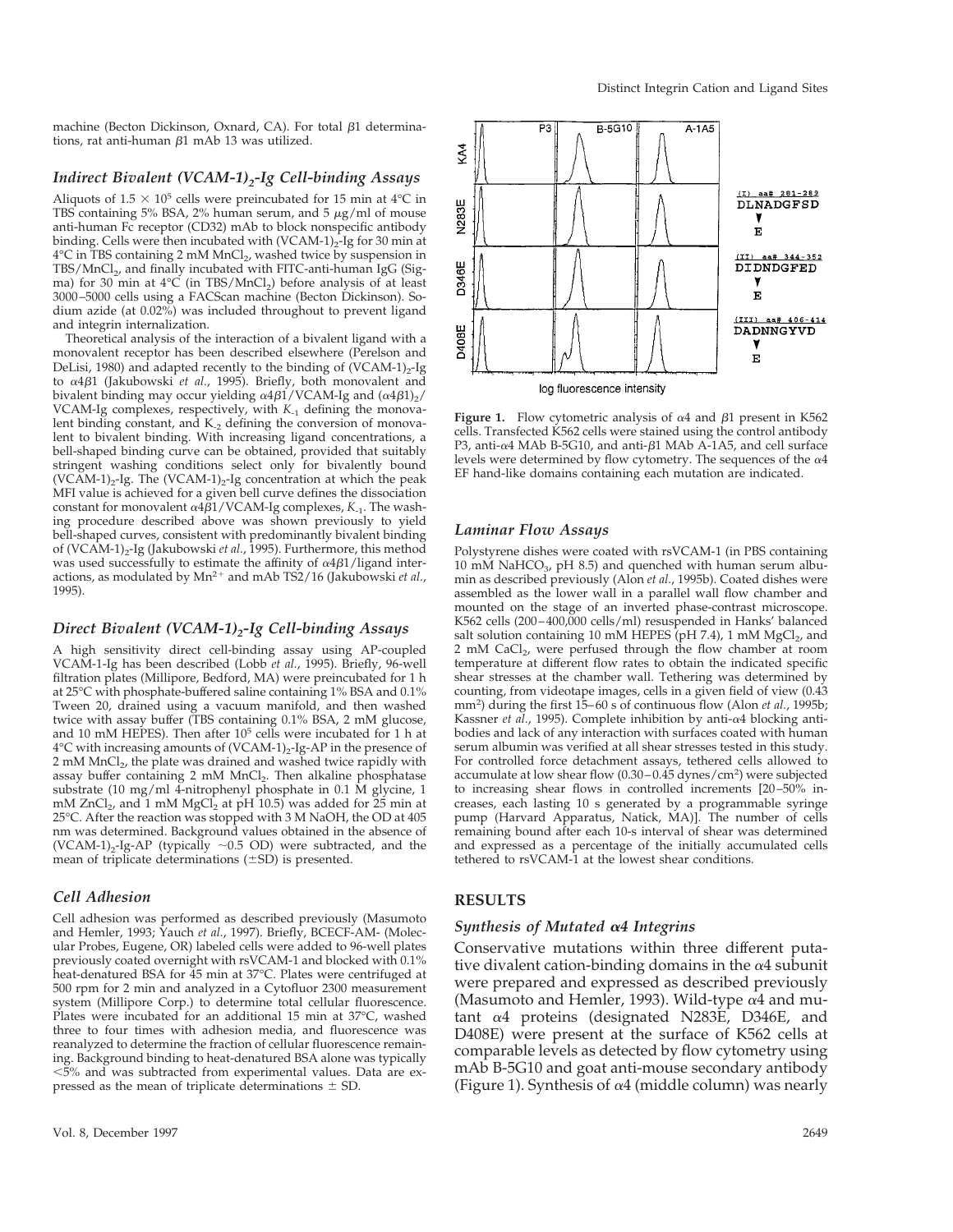

**Figure 2.** Indirect analysis of soluble monovalent ligand binding. Cells were tested for binding by VCAM-1-k (A) or CS1 peptide (B). For VCAM-1-k binding, cells were incubated for 30 min at 4°C, with increasing amounts of VCAM-1-k, in the presence of 1 mM  $MnCl<sub>2</sub>$ , and then stained with FITC-antimouse  $\kappa$  chain antibody and analyzed by flow cytometry. For each experiment, VCAM-k binding in the presence of 5 mM EDTA was used to obtain the background signal (typically  $\leq$ 5–10% relative to the maximal signal), which was then subtracted. For this experiment, fluorescence intensity (MFI units) due to VCAM-1-k binding were corrected by a factor of 1.3 for the D346E and D408E mutants, because the surface level of wildtype  $\alpha$ 4 was 1.3-fold greater than that of the mutants. The level of CS1 peptide binding was determined indirectly by measuring induction of the 9EG7 epitope, as described in MATERIALS AND METHODS. The 9EG7 epitope expression results are presented as a fraction of the total  $\beta$ 1 subunit (measured using mAb 13).

equivalent to expression of  $\beta$ 1 (right column), indicating that  $\alpha$ 4 $\beta$ 1 (VLA-4) is the major  $\beta$ 1 integrin synthesized on these cells. Additional staining with directly conjugated FITC-B5G10 mAb confirmed that wildtype <sup>a</sup>4 and the N283E, D346E, and D408E mutants were synthesized at comparable levels. Mock-transfected and untransfected K562 cells showed no detectable  $\alpha$ 4 synthesis. The N283E, D346E, and D408E mutations caused minimal disruption of the overall  $\alpha$ 4 $\beta$ 1 structure. As previously shown (Masumoto and Hemler, 1993), these mutant  $\alpha$ 4 proteins retained identical levels of three  $\alpha$ 4 epitopes (called A, B, and C) that were mapped to  $\alpha$ 4 regions flanking the N283E, D346E, and D408E mutation sites (Kamata *et al.*, 1995; Schiffer *et al.*, 1995).

## *Binding of Soluble Ligands to K562-*a*4 Transfectants*

Here, we first utilized a monovalent soluble VCAM-1 fusion protein (VCAM-1-k) to generate comparable binding curves for transfectants synthesizing wildtype  $\alpha$ 4 and the N283E, D346E, and D408E mutants (Figure 2A). This binding was dependent on  $Mn^{2+}$ and no binding was observed in the presence of  $Ca^{2+}$ or  $Mg^{2+}$ , in agreement with previous soluble VCAM-1 binding results (Jakubowski *et al.*, 1995; Lobb *et al.*, 1995). Also, VCAM-1-k did not bind to nontransfected K562 cells, confirming specificity for  $\alpha$ 4 $\beta$ 1. Although we refer to soluble VCAM-1-k as "monovalent," it potentially contains two binding sites for  $\alpha$ 4 $\beta$ 1 (VCAM domains 1 and 4; Osborn *et al.*, 1992; Vonderheide and Springer, 1992). However, for the assay time (30 min) and temperature (4°C) utilized, domain 4 is not expected to make much of a contribution (Needham *et al.*, 1994).

The CS1 peptide, in the presence of 0.1 mM  $Mn^{2+}$ gives a dose-dependent induction of the mAb 9EG7 epitope on the integrin  $\beta$ 1 subunit (Pujades *et al.*, 1996). By this detection method, wild-type  $\alpha$ 4 (in KA4 cells), and all three  $\alpha$ 4 mutants, bound comparable levels of CS1 peptide titrated from 0 to 2 mM (Figure 2B). This binding was  $\alpha$ 4 $\beta$ 1 dependent, since CS1 did not induce the 9EG7 epitope on untransfected K562 cells. Also, CS1 peptide induction of the 9EG7 epitope was blocked by the anti- $\alpha$ 4 blocking mAb A4-PUJ1 (our unpublished observations). In experiments reported elsewhere, a pair of  $\alpha$ 4 cysteine mutants showed diminished binding of both VCAM-1-k and CS1 peptide (Pujades *et al.*, 1996), confirming that the methods utilized here are indeed capable of detecting alterations in ligand binding.

## *Binding of Bivalent (VCAM-1)*<sub>2</sub>-Ig to K562 *Transfectants*

To assess further the effects of  $\alpha$ 4 mutations on ligand binding, a bivalent (VCAM-1) $_2$ -Ig chimeric protein was utilized, which contains the first two domains of human VCAM-1 fused to part of the human IgG1 heavy chain (Jakubowski *et al.*, 1995). As described in MATERIALS AND METHODS, titration of cells with  $(VCAM-1)<sub>2</sub>$ -Ig, accompanied by sufficient washing (to remove the monovalent component), should yield a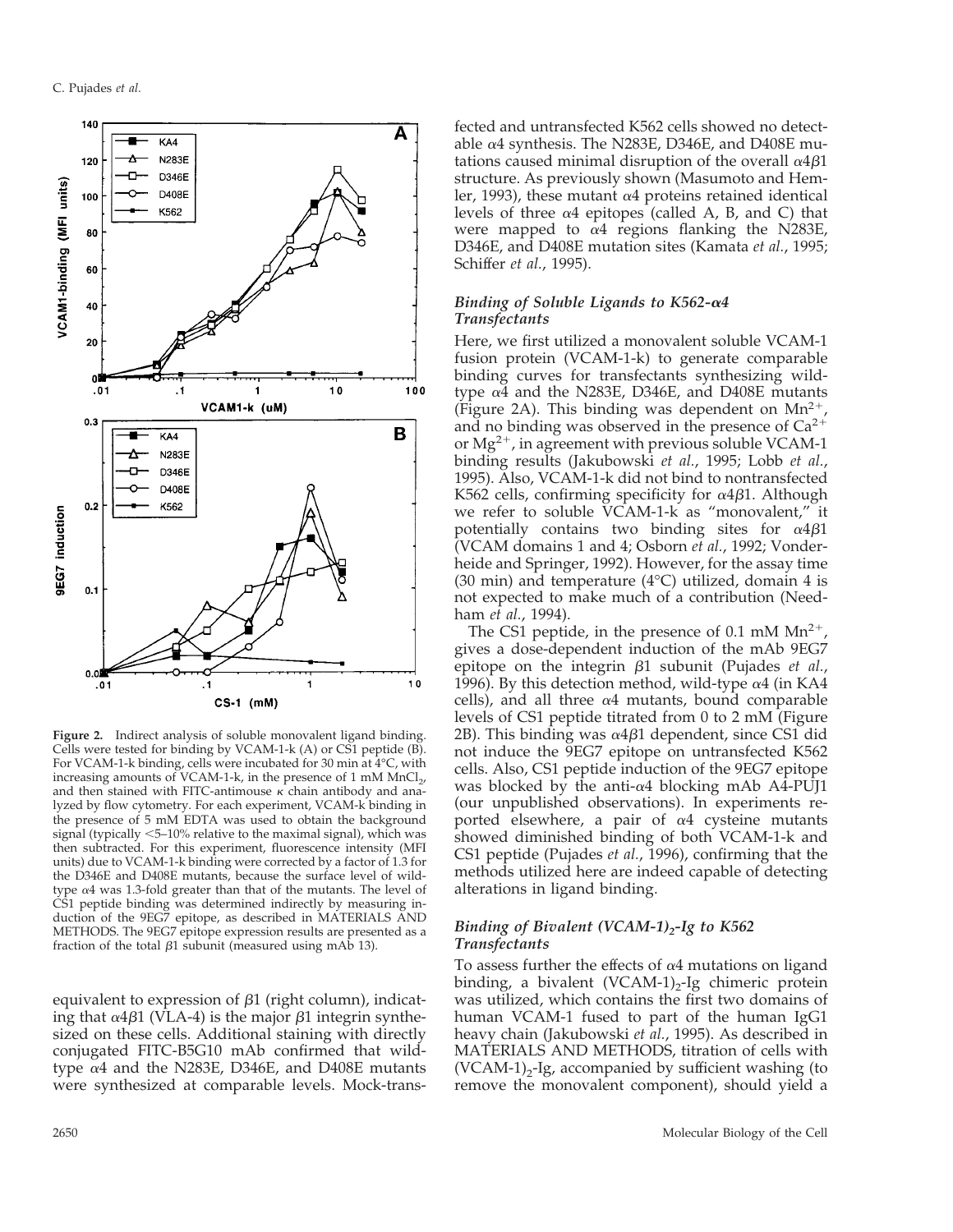



**Figure 3.** Indirect bivalent  $(VCAM-1)_2$ -Ig binding as a function of ligand concentration. Cells were incubated with increasing amounts of (VCAM-1)<sub>2</sub>-Ig in the presence of 2mM MnCl<sub>2</sub>. After washing, the cells were incubated with FITC-antihuman IgG and analyzed using a FACscan. Prior to incubation with the ligand, nonspecific binding was blocked with anti-Fc receptor antibodies and human serum. All experiments were done at  $4^{\circ}$ C and with 0.02% sodium azide to minimize receptor and/or ligand internalization. Background binding, determined in the presence of 5 mM EDTA, was subtracted (and was typically  $<$  10 MFI units). At the time of this experiment, differences among wild-type and mutant  $\alpha$ 4 levels were not more than twofold.

bell-shaped curve (representing bivalent binding) in which the peak of the bell curve corresponds to the monovalent dissociation constant (*K*<sub>-1</sub>). Indeed, titration of our K562 transfectants did yield bell-shaped curves, with apices in the vicinity of 100 nM in all cases (Figure 3). Notably, determination of  $K_{-1} = \sim 100$ nM is independent of differences in peak height that result from up to twofold variation in  $\alpha$ 4 levels. Also, the binding was completely  $\alpha$ 4 $\beta$ 1 dependent, since  $(VCAM-1)_2-Ig$  bound negligibly to nontransfected K562 cells (our unpublished observations).

In Figure 3,  $(V\bar{C}AM-1)_2$ -Ig binding was measured indirectly using a FITC-conjugated antihuman Ig reagent. In another experiment (Figure 4), binding was assessed directly by utilizing an alkaline phosphatasecoupled  $[(VCAM-1)<sub>2</sub>-Ig-AP]$  reagent and a filter aspiration method for rapid, efficient removal of unbound ligand (Lobb *et al.*, 1995). Again, three different K562 transfectants yielded similar bell-shaped curves; this time each with apices of  $\sim$ 10 nM. In a control experiment, only a low level of background binding was seen for untransfected K562 cells (typically  $< 0.1$  OD unit). Together these results suggest that the apparent dissociation constant for monovalently bound  $(VCAM-1)<sub>2</sub>$ -Ig in a 1:1 complex with a single receptor



**Figure 4.** Direct bivalent binding of  $(VCAM-1)_2$ -Ig-AP to  $\alpha$ 4 $\beta$ 1. Cells were incubated with increasing amounts of  $(V\bar{C}AM-1)_2$ -Ig-AP in the presence of 2mM MnCl<sub>2</sub>. After washing, cells were incubated with AP substrate and color development was determined at OD 405 nm. Background binding to mock-transfected K562 cells (typically  $\leq$  0.1 OD units) was subtracted. At the time of this experiment, differences among cell surface levels of  $\alpha$ 4 wild-type, D346E, and N283E were not more than twofold.

molecule is essentially identical for the wild-type and mutant forms of  $\alpha$ 4 $\beta$ 1. Thus, these mutations do not affect the apparent intrinsic affinity of individual VCAM-1 domains for  $\alpha$ 4 $\beta$ 1.

In a previous study, titration of  $Mn^{2+}$  revealed pronounced deficiencies in adhesion to VCAM-1 mediated by the N283E, D346E, and D408E mutants (Masumoto and Hemler, 1993). Here, ligand binding was measured over a wide range of  $Mn^2$ <sup>+</sup> concentrations, with soluble  $(VCAM-1)_2$ -Ig-AP held constant at the suboptimal dose of 4 nM. As shown in two separate experiments (Figure 5,A and 5B), there were no consistent differences between  $(VCAM-1)_2$ -Ig-AP binding to wild-type  $\alpha$ 4 and mutants D346E or D408E. When  $Mn^{2+}$  was held constant at 0.1 mM, binding of  $(VCAM-1)<sub>2</sub>$ -Ig-AP (incubated at 4 nM) was again not diminished for any of the mutants compared with wild-type  $\alpha$ 4 (Figure 5D). Binding to mutant D346E was a little elevated in Figure 5D, but this appears to represent experimental variation rather than a conclusive result. Whereas  $Mn^{2+}$  supported ligand binding to wild-type and mutant  $\alpha$ 4 to a similar extent (Figure 5, A, B, and D), a static cell adhesion assay revealed a pronounced difference in  $Mn^{2+}$  effects (Figure 5C). To obtain comparable levels of cell adhesion, approximately 10-fold more  $Mn^{2+}$  was required for  $D408E$  as compared with wild-type  $\alpha$ 4. This cell adhesion result obtained using D408E (Figure 5C) essentially confirms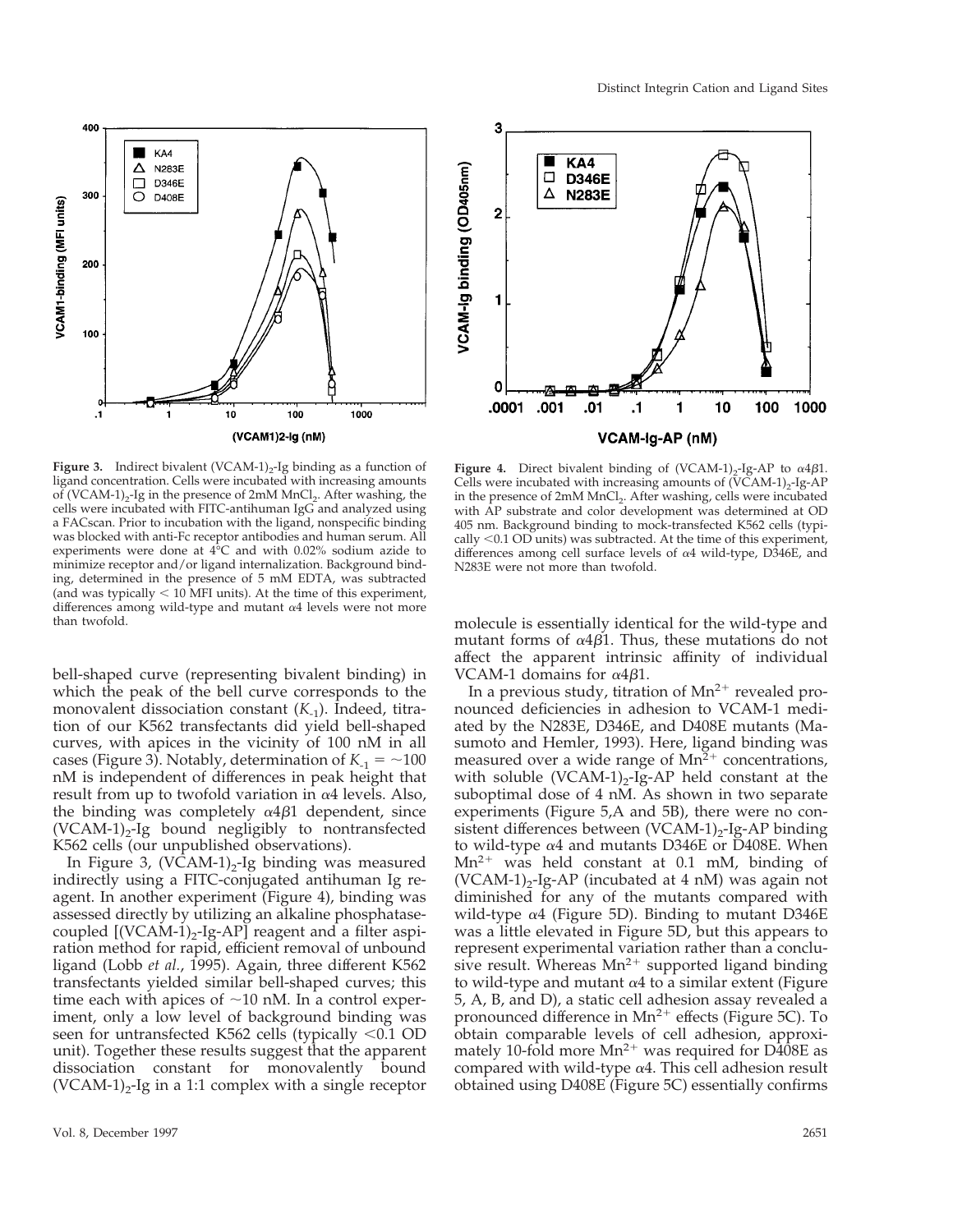

the greater requirement for  $Mn^{2+}$  that was seen previously for cell adhesion by all three cation site mutants (Masumoto and Hemler, 1993).

# <sup>a</sup>*4*b*1-Dependent Tethering and Adhesion Strengthening on VCAM-1*

To determine whether the N283E, D346E, and D408E  $\alpha$ 4 mutations can affect  $\alpha$ 4 $\beta$ 1-dependent cell tethering under flow conditions, the various K562 transfectants were perfused into a flow chamber containing rsV-CAM-1 immobilized at different densities, and tethering was monitored. Wild-type  $\alpha$ 4 and the  $\alpha$ 4 mutants showed comparable tethering efficiencies (in 1 mM  $MgCl<sub>2</sub>$ , 2 mM CaCl<sub>2</sub>) regardless of whether rsVCAM-1 was present at intermediate (Figure 6A) or high (Figure 6, B and C) density. When these same experiments were carried out in the presence of  $0.1 \text{ mM } Mn^{2+}$  and low-density rsVCAM-1, again there were no consistent differences in tethering (Figure 6D).

Although the initial cell attachment to rsVCAM-1 was not affected by the N283E, D346E, and D408E  $\alpha$ 4 mutations, subsequent adhesion strengthening was markedly altered. Transfected K562 cells were allowed to interact (tether) to rsVCAM-1 in low shear flow (i.e., 0.30–0.45 dynes/cm<sup>2</sup>). Then, after an average of  $\sim$ 50 tethered cells had accumulated during a 15- to 30-s interval, the shear stress was incrementally elevated, and adherent cells were tested for ability to resist increasing detaching shear forces. Compared with the N283E, D346E, or D408E transfectants, the KA4 cells showed much higher resistance to detaching shear forces (Figure 7A–C). Remarkably, on high-density rsVCAM-1 (Figure 7B), when 80% of initially tethered mutant cells had detached from the substrate (at 2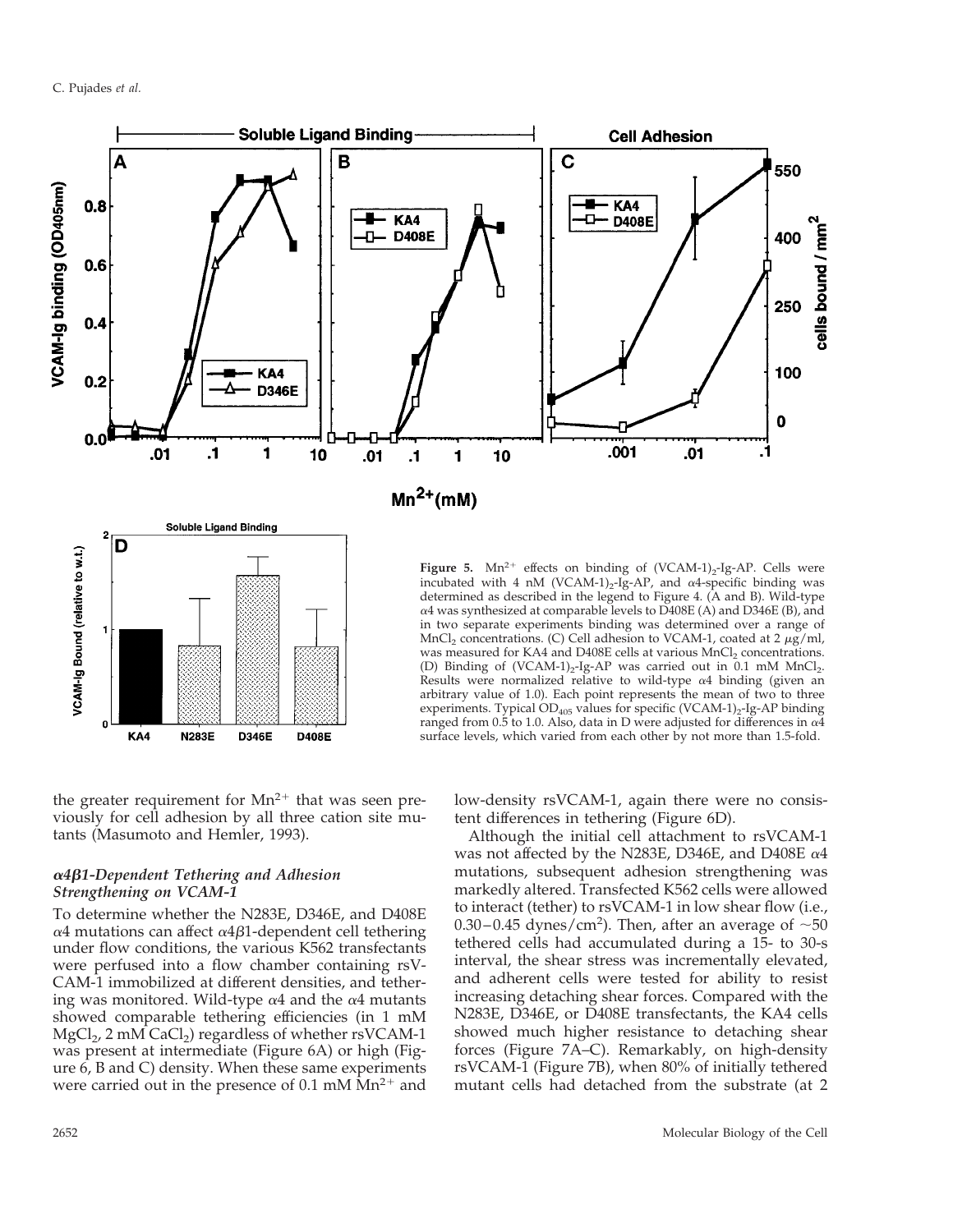dynes/cm2 ), more than 90% of KA4 cells remained adherent. At intermediate rsVCAM-1 density, KA4 cells were less resistant to detaching forces, but were still substantially more resistant to detachment than the mutant transfectants (Figure 7A). At low-density rsVCAM-1, in the presence of 0.1  $Mn^{2+}$  (instead of 1 mM  $Mg^{2+}$ , 1 mM Ca<sup>2+</sup>), the KA4 cells were again more resistant to detachment compared with the mutant  $\alpha$ 4 transfectants (Figure 7C). If higher Mn<sup>2+</sup> levels were utilized, differences in detachment resistance between mutant and wild-type cells became much less obvious. In another experiment (in 1 mM  $Mg^{2+}$ , 1 mM  $Ca^{2+}$ ), transfected K5 $62$  cells were allowed 2 min of static contact with FN40 substrate, and then the shear stress was incrementally elevated. As indicated (Figure 7D), resistance to detaching shear forces was again markedly greater for KA4 cells compared with a representative mutant (N283E). These experiments (Figures 6 and 7) distinguish tethering and resistance to detachment (adhesion strengthening) as two distinct steps in  $\alpha$ 4 $\beta$ 1-mediated adhesion, with only the latter affected by  $\alpha$ -chain cation site mutations.

## **DISCUSSION**

#### *Ligand-binding Similarities*

In previous studies (Masumoto and Hemler, 1993), the N283E, D346E, and D408E mutations caused a substantial decrease in cell adhesion to VCAM-1 and an even greater decline in adhesion to immobilized CS1 peptide. At that time it was assumed that diminished adhesion was due to decreased ligand binding. Indeed, results elsewhere suggest that EF-hand sites within the integrin  $\alpha$ IIb chain may be directly involved in fibrinogen binding (D'Souza *et al.*, 1991; Gulino *et al.*, 1992). With the current results we now demonstrate that the binding of soluble ligands is not altered upon mutation of putative EF-hand sites in  $\alpha$ 4 $\beta$ 1. Wild-type  $\alpha$ 4 and the N283E, D346E, and D408E mutants each showed similar binding to monovalent and bivalent VCAM-1, in both indirect and direct binding assays, and also showed similar binding to CS1 peptide. Our indirect binding assay using bivalent VCAM-1 yielded a monovalent VCAM-1 binding constant of  $\sim$ 100 nM for both wild-type and mutant  $\alpha$ 4 $\beta$ 1. In comparison, our direct bivalent VCAM-1binding assay yielded a monovalent-binding constant of  $\sim$ 10 nM for wild-type and mutant  $\alpha$ 4 $\beta$ 1. To explain this discrepancy, we surmise that the more prolonged washing steps in the indirect assay may have eluted some bound ligand, especially at lower doses, and thus shifted the ligand dose curve to the right. Notably, our two estimated VCAM-1-binding constants (100 nM, 10 nM) are both within range of a published value (30 nM) for VCAM-1 binding to peripheral blood T cells in the presence of  $Mn^{2+}$  (Jakubowski *et al.*, 1995).



**Figure 6.** Tethering of K562 transfectants on rsVCAM-1. Into a parallel plate flow chamber,  $2-5 \times 10^5$  cells were perfused at low wall shear stress (0.30–0.45 dyn/cm2 ) and tethering to rsVCAM-1 was analyzed. The flow chamber was coated the indicated concentrations of rsVCAM. Experiments were carried out in 1 mM  $Mg<sup>2</sup>$ 2 mM Ca<sup>2+</sup> (A–C), or 0.1 mM Mn<sup>2+</sup> (D). Tethering events were accumulated for 30 s (A and B), 1 min  $(C)$ , or 15 s  $(D)$ .

Integrins each may have four to six putative divalent cation-binding sites, with ligands binding in the vicinity of these sites on both the  $\alpha$  and  $\beta$  chains (Loftus *et al.*, 1994). Based on the crystal structure of an integrin <sup>a</sup>-chain I-domain (Lee *et al.*, 1995) and sequence comparisons with other proteins (Tuckwell *et al.*, 1992), it seems that integrin divalent cation domains are all missing at least one coordination site, which could be provided by ligand. However, it has been difficult to visualize how a single ligand could provide missing coordination residues for four to six divalent cations, and it also seems unlikely that a single integrin would bind four to six ligands. Notably, the recently proposed  $\beta$ -propeller model places putative EF-hand sites on the opposite face of the molecule, away from ligand contact sites (Springer, 1997). The current results now reinforce the idea that  $\alpha$ -chain EF-hand-like sites may in fact not directly bind ligand.

The N283E, D346E, and D408E mutations also had minimal impact on K562 cell tethering to immobilized VCAM-1 under shear. Lack of an effect on tethering is consistent with no effect on ligand binding, because tethering, like ligand binding, primarily involves univalent interactions. In this regard, lipid bilayers containing P-selectin at a density below that required to support rolling yielded transient neutrophil tethers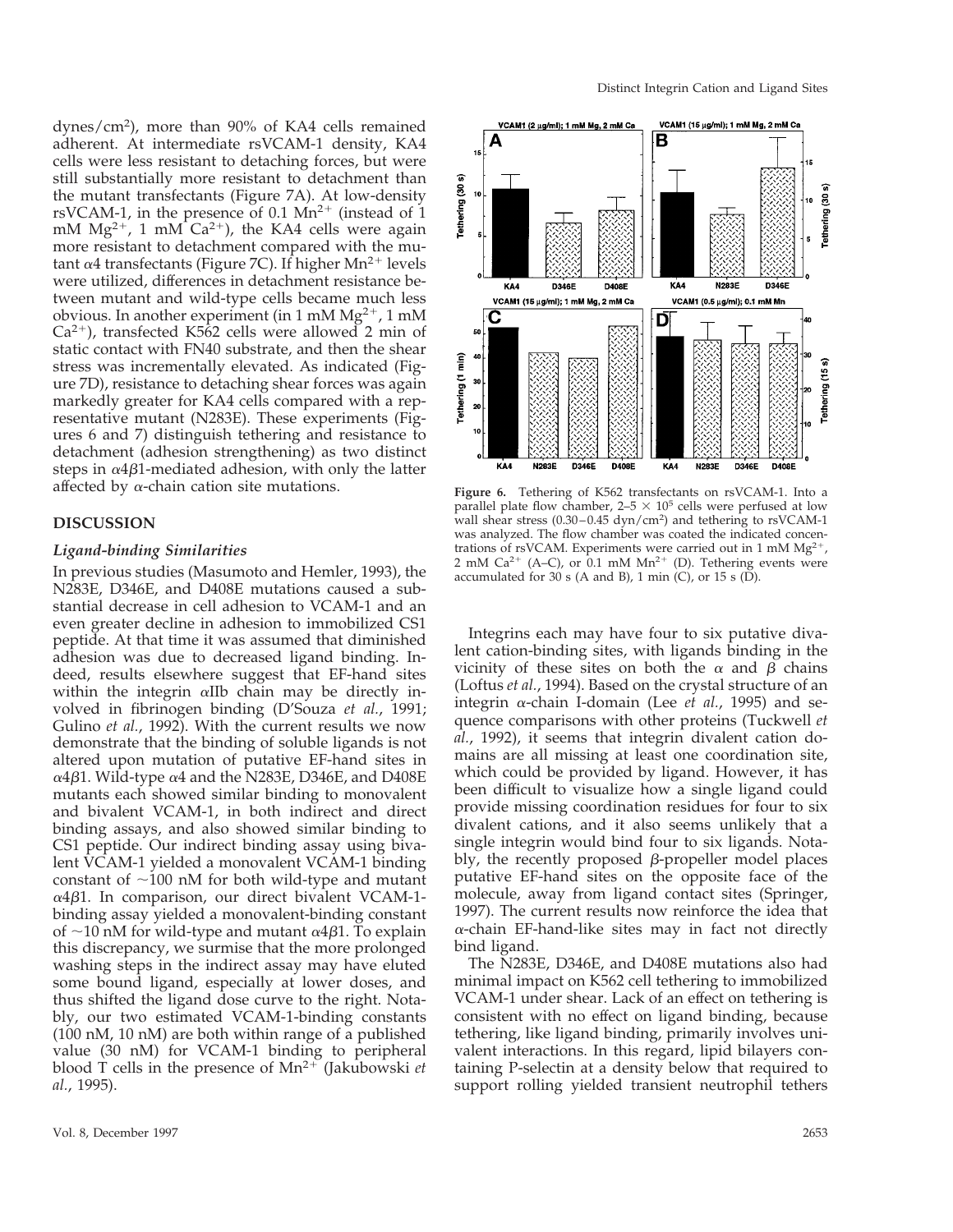

**Shear Stress (dyn/cm2)** 

**Figure 7.** Shear resistance of K562 transfectants on rsVCAM-1 or FN40. Using initial conditions as in Figure  $6$ , A, B, and D, an average of  $\sim$ 50 cells was allowed to accumulate in shear flow for 15 to 30 s on rsVCAM-1 coated at the indicated levels (A–C). Then cells were subjected to increasing shear stresses in small increments at 10-s intervals. After each 10-s interval, the percentage of cells remaining bound was determined at each shear. In D, cells were allowed to accumulate in static conditions for 2 min on FN40 (coated at 2  $\mu$ g/ml). Then resistance to detachment was determined as for A–C. The values indicated in the detachment profiles (A, B, and D) are the mean of three to four experiments. Results in C are representative of four different experiments.

that dissociated with first order kinetics, suggestive of univalent bonds (Alon *et al.*, 1995a).

In earlier experiments, the N283E, D346E, and D408E mutants showed deficiencies in static cell adhesion to CS1 peptide or fibronectin, regardless of whether  $Ca^{2+}$ ,  $Mg^{2+}$ , or  $Mn^{2+}$  was present (Masumoto and Hemler, 1993). Also, deficiencies in adhesion to VCAM-1 were observed in the presence of  $Ca^{2+}$  plus Mg<sup>2+</sup> and over a range of Mn<sup>2+</sup> concentrations. In contrast, the present experiments show no difference in tethering to VCAM-1 in the presence of  $Ca^{2+}$  plus Mg<sup>2+</sup>, or Mn<sup>2+</sup>, and no consistent difference in ligand binding to CS1 peptide (in  $0.1$  mM Mn<sup>2+</sup>) or to VCAM-1 (in  $2 \text{ mM Mn}^{2+}$ , 0.1 mM Mn<sup>2+</sup>, or over a range of  $Mn^{2+}$  levels). Previously it was shown that 6to 10-fold more  $Mn^{2+}$  was required to achieve halfmaximal cell adhesion by the N283E, D346E, and D408E mutants compared with wild-type  $\alpha$ 4 (Masumoto and Hemler, 1993). That result has been confirmed here using the D408E mutant (Figure 5C). In sharp contrast, there was essentially no difference in the levels of  $Mn^{2+}$  required to support half maximal binding of soluble VCAM-1 to mutant and wild-type  $\alpha$ 4 (Figure 5, A and B). Because there were essentially no consistent ligand binding or tethering differences between mutant and wild-type  $\alpha$ 4, under any conditions tested, we conclude that differences in static cell adhesion must involve something other than altered ligand binding.

#### *Differences in Adhesion Strengthening*

Although their ligand binding and tethering functions were not impaired, the  $\alpha$ 4 $\beta$ 1 mutants showed a striking loss of resistance to detaching forces produced by high shear flow. In contrast, wild-type  $\alpha$ 4 $\beta$ 1 resisted detachment, either from VCAM-1 (after cells had accumulated in low flow) or from FN-40 (after a short period of static adhesion). Notably, mutant  $\alpha$ 4 integrins showed markedly deficient adhesion strengthening under the same cation conditions (1 mM  $Mg^{2+}$ ,  $2 \text{ mM Ca}^{2+}$ ) in which tethering was unaltered. Also in 0.1 mM  $Mn^{2+}$ , adhesion strengthening was greatly impaired for the mutant  $\alpha$ 4 integrins, whereas tethering and ligand binding were minimally altered.

Thus, it is now clear that adhesion strengthening, rather than ligand binding, is likely to be the critical parameter that causes diminished static cell adhesion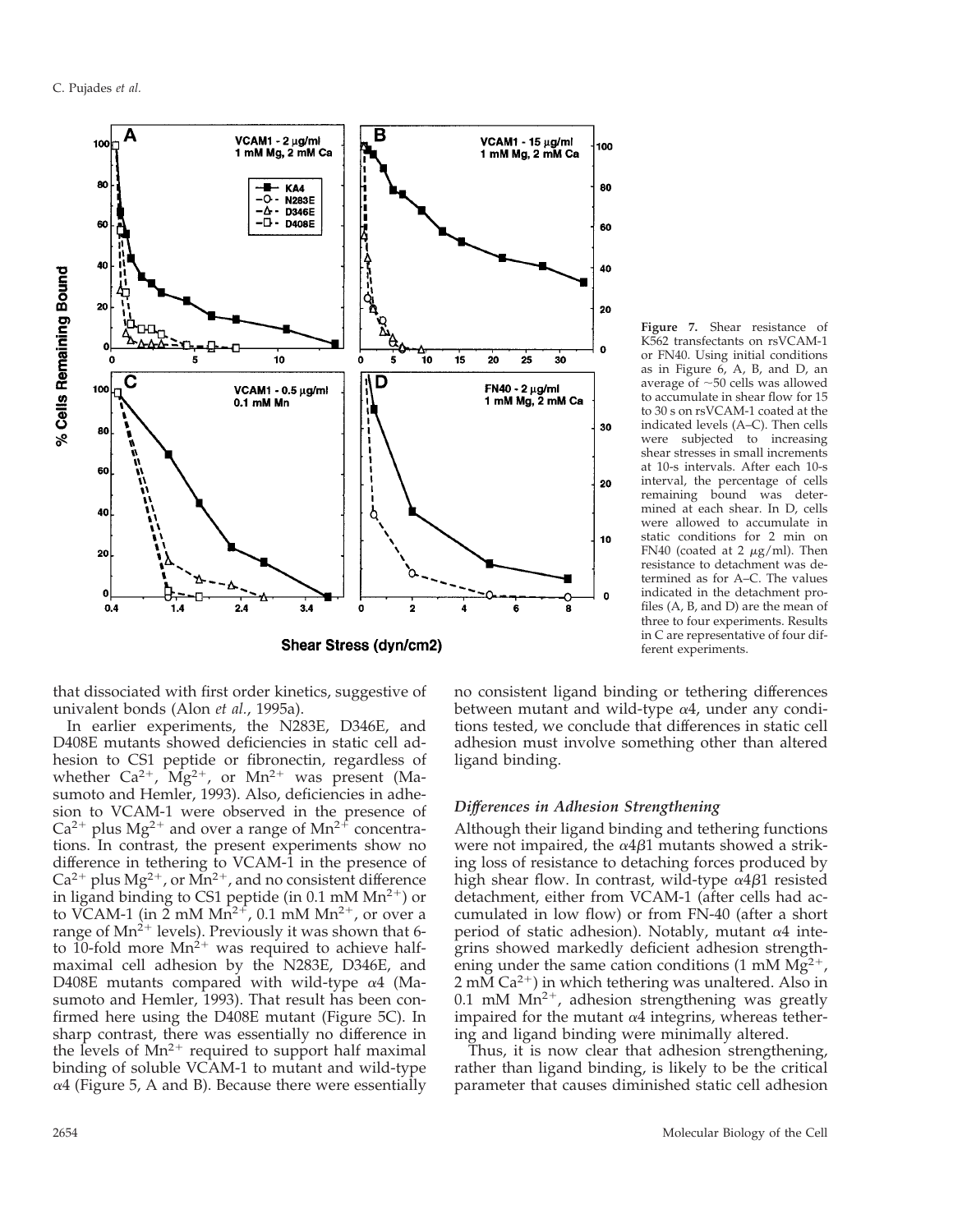as seen in the previous study (Masumoto and Hemler, 1993) and confirmed here. These results further emphasize that although cell adhesion and ligand binding are often regulated in parallel, the former is a multistep event subject to much more complex regulation. Furthermore, static adhesion may have an important adhesion strengthening component that can be regulated independent of ligand binding. The  $\alpha$ 4 EF-hand sites I, II, and III were all essential for adhesion strengthening, with no combination of only two sites being sufficient. Thus, these three  $\alpha$ 4 sites may act together as a functional unit. In this regard, a conservative mutation within one of the four EF-hand loops in troponin c caused 75% reduction in function (Babu *et al.*, 1992).

In several respects, results obtained here for  $\alpha$ 4 $\beta$ 1 EF-hand mutants parallel the results obtained previously for  $\alpha$ 4 cytoplasmic tail deletion and exchange mutants. If the  $\alpha$ 4 cytoplasmic domain was deleted or exchanged, adhesion strengthening was either reduced or increased, respectively, without altering tethering under shear (Alon *et al.*, 1995b; Kassner *et al.*, 1995) or ligand binding (Weitzman *et al.*, 1997; Yauch *et al.*, 1997). In the case of  $\alpha$ 4 tail deletion, a decrease in lateral diffusion may lead to diminished integrin assembly into clusters and thus diminished cell adhesion (Yauch *et al.*, 1997). However, in the current studies neither constitutive  $\alpha$ 4 $\beta$ 1 clustering nor ligand-induced clustering were obviously altered as determined by confocal microscopy (our unpublished observations). Thus, EF-hand-like sites may modulate adhesion strengthening by a mechanism somewhat different from integrin cytoplasmic domains. One possibility is that lateral interactions with other proteins may require  $\alpha$ -chain EF-hand sites. In this regard, CD81 (a transmembrane-4 superfamily member), showed diminished associations with  $\alpha$ 4 D346E and D408E mutants, but retained association with  $\alpha$ 4 cytoplasmic tail mutants (Mannion *et al.*, 1996). At present, it remains to be demonstrated whether altered associations with TM4SF proteins or any other transmembrane proteins may be responsible for reduced adhesion strengthening in the EF-hand mutants. Nonetheless, our results provide perhaps the first evidence that sites within integrin extracellular domains can regulate adhesion strengthening independent from ligand binding. Furthermore, these results, along with cytoplasmic tail results mentioned above, suggest that integrin extracellular and intracellular domains, in different ways, influence translation of ligand-binding events into subsequent adhesion strengthening events.

#### *Integrin* <sup>a</sup>*-Chain Cation and Ligand-binding Sites*

It was previously shown that a bacterial fusion protein containing 4 EF-hand-like divalent cation sites from

the integrin <sup>a</sup>IIb chain could bind to four molecules of calcium (Gulino *et al.*, 1992). Elsewhere, position 3 within EF-hand loop II of troponin c was mutated from aspartate to glutamate, causing loss of both function and calcium binding (Babu *et al.*, 1992). Thus, we assume that each of our EF-hand position 3 mutations (aspartate or asparagine to glutamate; N283E, D346E, and D408E) may also cause alterations in divalent cation binding. However, this point remains to be formally demonstrated and will require purification of  $\alpha$ 4 $\beta$ 1 protein in large amounts sufficient to allow accurate assessment of a change in one cation site out of a likely total of four (one  $\beta$  and three  $\alpha$  sites). At present it appears that cation binding to  $\beta$ 1 was unaffected by our mutations, since there was no change in induction of the mAb 9EG7 epitope on the  $\beta$ 1 subunit upon titration with  $Mn^{2+}$  (our unpublished results).

We have demonstrated here that integrin  $\alpha$ -chain EF-hand-like sites can modulate cell adhesion and adhesion strengthening independent of ligand binding. Although our results suggest that EF-hand sites may not directly contact ligand, they nonetheless may be as important for integrin functions as direct ligandbinding sites. For example, it should be possible to design therapeutic agents distinct from standard ligand-binding antagonists that could inhibit integrin adhesion and signaling functions by acting at EF-hand sites. Finally, conclusions from this study should be applicable to the 15 other integrin  $\alpha$  chains that each contain three to four similar EF-hand-like domains.

#### **ACKNOWLEDGMENTS**

We thank Adrian Whitty for helpful discussions on the mathematical interpretation of monovalent and bivalent VCAM-1 binding to  $\alpha$ 4 $\beta$ 1. This work was supported by National Institutes of Health grants GM-38903 (to M.E.H.) and CA317978 and HL48675 (to T.A.S.), and by an Alon Scholarship from the Israeli Ministry of Education (to R.A.). Also, it was supported by postdoctoral fellowships from the Ministerio de Educacion y Ciencia (Spain) and from Lady Tata Trust (United Kingdom) (to C.P.).

# **REFERENCES**

Akiyama, S.K., Yamada, S.S., Chen, W.-T., and Yamada, K.M. (1989). Analysis of fibronectin receptor function with monoclonal antibodies: roles in cell adhesion, migration, matrix assembly, and cytoskeletal organization. J. Cell Biol. *109*, 863–875.

Alon, R., Hammer, D.A., and Springer, T.A. (1995a). Lifetime of the P-selectin-carbohydrate bond and its response to tensile force in hydrodynamic flow. Nature *374*, 539–542.

Alon, R., Kassner, P.D., Carr, M.W., Finger, E.B., Hemler, M.E., and Springer, T.A. (1995b). The integrin VLA-4 supports tethering and rolling in flow on VCAM-1. J. Cell Biol. *128*, 1243–1253.

Babu, A., Su, H., Ryu, Y., and Gulati, J. (1992). Determination of residue specificity in the EF-hand of troponin C for  $Ca^{2+}$  coordination, by genetic engineering. J. Biol. Chem. *267*, 15469–15474.

Bajt, M.L., Goodman, T., and McGuire, S.L. (1995).  $\beta$ 2 (CD18) mutations abolish ligand recognition by I domain integrins LFA-1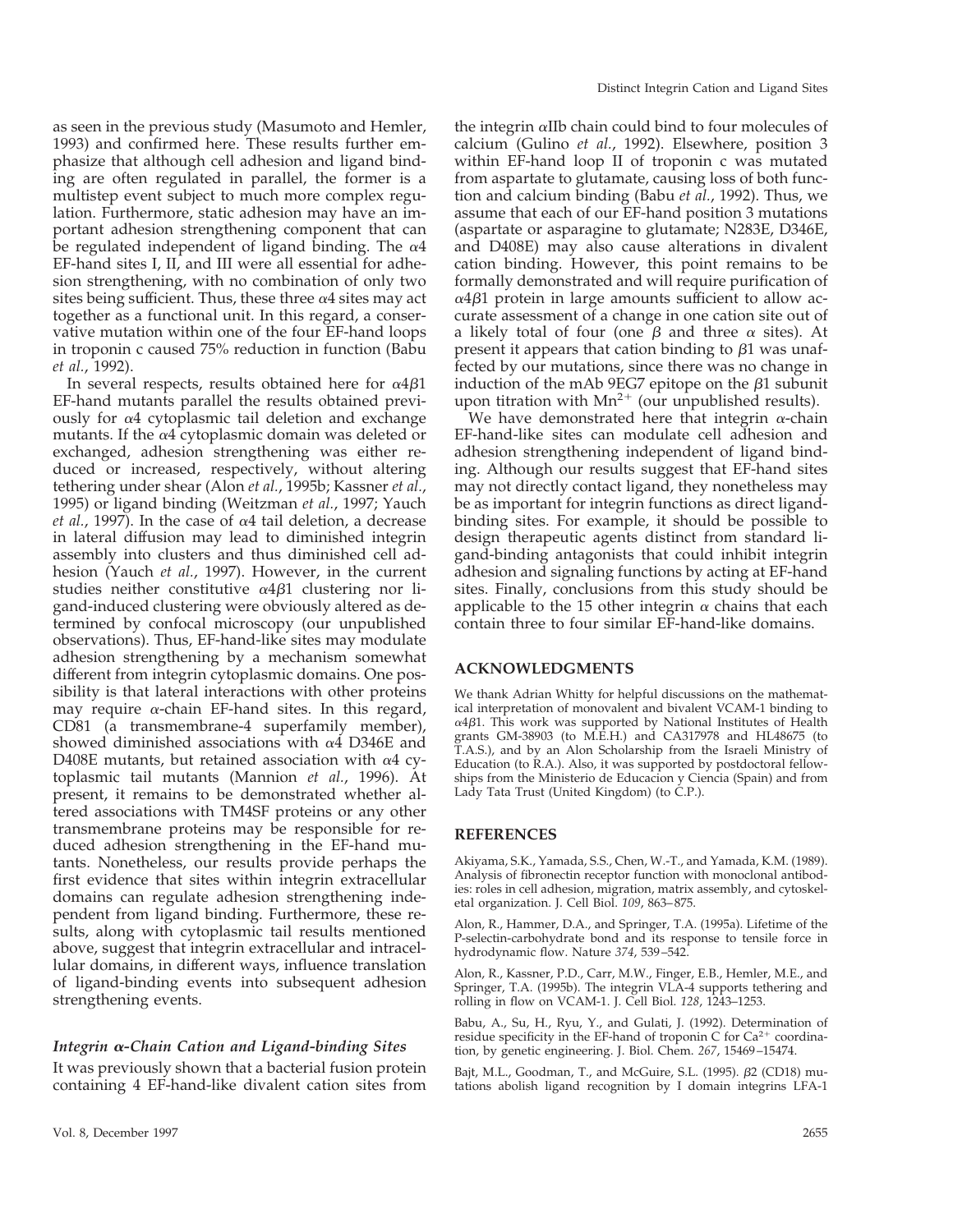C. Pujades *et al.*

( $\alpha$ L $\beta$ 2, CD11a/CD18) and MAC-1 ( $\alpha$ M $\beta$ 2, CD11b/CD18). J. Biol. Chem. *270*, 94–98.

Bergelson, J.M., St.John, N., Kawaguchi, S., Pasqualini, R., Berdichevsky, F., Hemler, M.E., and Finberg, R.W. (1994). The I domain is essential for echovirus 1 interaction with VLA-2. Cell Adhes. & Commun. *2*, 455–464.

Berlin, C., Bargatze, R.F., Campbell, J.J., von Andrian, U.H., Szabo, M.C., Hassien, S.R., Nelson, R.D., Berg, E.L., Erlandsen, S.L., and Butcher, E.C. (1995). <sup>a</sup>4 integrins mediate lymphocyte attachment and rolling under physiologic flow. Cell *80*, 413–422.

Boudreau, N., Sympson, C.J., Werb, Z., and Bissell, M.J. (1995). Suppression of ICE and apoptosis in mammary epithelial cells by extracellular matrix. Science *267*, 891–893.

Brooks, P.C., Clark, R.A.F., and Cheresh, D.A. (1994). Requirement of vascular integrin <sup>a</sup>Vb3 for angiogenesis. Science *264*, 569–571.

D'Souza, S.E., Ginsberg, M.H., Burke, T.A., Lam, S.C.-T., and Plow, E.F. (1988). Localization of an Arg-Gly-Asp recognition site within an integrin adhesion receptor. Science *242*, 91–93.

D'Souza, S.E., Ginsberg, M.H., Burke, T.A., and Plow, E.F. (1990). The ligand binding site of the platelet integrin receptor GPIIb-IIIa is proximal to the second calcium binding domain of its  $\alpha$  subunit. J. Biol. Chem. *265*, 3440–3446.

D'Souza, S.E., Ginsberg, M.H., Matsueda, G.R., and Plow, E.F. (1991). A discrete sequence in a platelet integrin is involved in ligand recognition. Nature *350*, 66–68.

Damsky, C.H., and Werb, Z. (1992). Signal transduction by integrin receptors for extracellular matrix: cooperative processing of extracellular information. Curr. Opin. Cell Biol. *4*, 772–781.

Diamond, M.S., Garcia-Aguilar, J., Bickford, J.K., Corbi, A.L., and Springer, T.A. (1993). The I domain is a major recognition site on the leukocyte integrin Mac-1 (CD11b/CD18) for four distinct adhesion ligands. J. Cell Biol. *120*, 1031–1043.

Elices, M.J., Osborn, L., Takada, Y., Crouse, C., Luhowskyj, S., Hemler, M.E., and Lobb, R.R. (1990). VCAM-1 on activated endothelium interacts with the leukocyte integrin VLA-4 at a site distinct from the VLA-4/fibronectin binding site. Cell *60*, 577–584.

Fässler, R., Pfaff, M., Murphy, J., Noegel, A.A., Johansson, S., Timpl, R., and Albrecht, R. (1995). Lack of  $\beta$ 1 integrin gene in embryonic stem cells affects morphology, adhesion, and migration but not integration into the inner cell mass of blastocysts. J. Cell Biol. *128*, 979–988.

Ferreira, O.C., Jr., García-Pardo, A., and Bianco, C. (1990). Specific binding of the human monocyte cell line U937 to the alternatively spliced connecting segment (IIICS) of fibronectin. J. Exp. Med. *171*, 351–356.

Giancotti, F.G., and Mainiero, F. (1994). Integrin-mediated adhesion and signaling in tumorigenesis. Biochim. Biophys. Acta *1198*, 47–64.

Guan, J.-L., and Hynes, R.O. (1990). Lymphoid cells recognize an alternatively spliced segment of fibronectin via the integrin receptor <sup>a</sup>4b1. Cell *60*, 53–61.

Gulino, D., Boudignon, C., Zhang, L., Concord, E., Rabiet, M.J., and<br>Marguerie, G. (1992). Ca<sup>2+</sup>-binding properties of the platelet glycoprotein IIb ligand-interacting domain. J. Biol. Chem. *267*, 1001–1007.

Hemler, M.E. (1990). VLA proteins in the integrin family: structures, functions, and their role on leukocytes. Annu. Rev. Immunol. *8*, 365–400.

Hemler, M.E., Huang, C., Takada, Y., Schwarz, L., Strominger, J.L., and Clabby, M.L. (1987). Characterization of the cell surface heterodimer VLA-4 and related peptides. J. Biol. Chem. *262*, 11478– 11485.

Hemler, M.E., Sánchez-Madrid, F., Flotte, T.J., Krensky, A.M., Burakoff, S.J., Bhan, A.K., Springer, T.A., and Strominger, J.L. (1984). Glycoproteins of 210,000 and 130,000 m. w. on activated T cells: cell distribution and antigenic relation to components on resting cells and T cell lines. J. Immunol. *132*, 3011–3018.

Hemler, M.E., and Strominger, J.L. (1982). Monoclonal antibodies reacting with immunogenic mycoplasma proteins present in human hematopoietic cell lines. J. Immunol. *129*, 2734–2738.

Hemler, M.E., Ware, C.F., and Strominger, J.L. (1983). Characterization of a novel differentiation antigen complex recognized by a monoclonal antibody (A-1A5): unique activation-specific molecular forms on stimulated T cells. J. Immunol. *131*, 334–340.

Hynes, R.O. (1992). Integrins: versatility, modulation and signalling in cell adhesion. Cell *69*, 11–25.

Isenberg, W.M., McEver, R.P., Phillips, D.R., Shuman, M.A., and Bainton, D.F. (1987). The platelet fibrinogen receptor: an immunogold-surface replica study of agonist-induced ligand binding and receptor clustering. J. Cell Biol. *104*, 1655–1663.

Jakubowski, A., Rosa, M.D., Bixler, S., Lobb, R., and Burkly, L.C. (1995). Vascular cell adhesion molecule (VCAM)-Ig fusion protein defines distinct affinity states of the very late antigen-4 (VLA-4) receptor. Cell Adhes. & Commun. *3*, 131–142.

Juliano, R.L., and Haskill, S. (1993). Signal transduction from the extracellular matrix. J. Cell Biol. *120*, 577–585.

Kamata, T., Puzon, W., and Takada, Y. (1995). Identification of putative ligand-binding sites of the integrin  $\alpha$ 4 $\beta$ 1 (VLA-4, CD49d/ CD29). Biochem. J. *305*, 945–951.

Kamata, T., and Takada, Y. (1995). Direct binding of collagen to the I domain of integrin  $\alpha$ 2 $\beta$ 1 (VLA-2, CD49b/CD29) in a divalent cation-independent manner. J. Biol. Chem. *269*, 26006–26010.

Kassner, P.D., Alon, R., Springer, T.A., and Hemler, M.E. (1995). Specialized functional roles for the integrin  $\alpha$ 4 cytoplasmic domain. Mol. Biol. Cell *6*, 661–674.

Kern, A., Briesewitz, R., Bank, I., and Marcantonio, E.E. (1994). The role of the I domain in ligand binding of the human integrin  $\alpha$ 1 $\beta$ 1. J. Biol. Chem. *269*, 22811–22816.

Lee, J.-O., Rieu, P., Arnaout, M.A., and Liddington, R. (1995). Crystal structure of the A domain from the  $\alpha$  subunit of integrin CR3 (CD11b/CD18). Cell *80*, 631–638.

Lemke, H., Hammerling, G.J., Hohmann, C., and Rajewsky, K. (1978). Hybrid cell lines secreting monoclonal antibody specific for major histocompatibility antigens of the mouse. Nature *271*, 249– 251.

Lenter, M., Uhlig, H., Hamann, A., Jeno, P., Imhof, B., and Vestweber, D. (1993). A monoclonal antibody against an activation epitope on mouse integrin chain  $\beta$ 1 blocks adhesion of lymphocytes to the endothelial integrin <sup>a</sup>6b1. Proc. Natl. Acad. Sci. USA *90*, 9051–9055.

Lobb, R.R., Chi-Rosso, G., Leone, D.R., Rosa, M.D., Newman, B.M., Luhowskyj, S., Osborn, L., Schiffer, S.G., Benjamin, C.D., Dougas, I.G., Hession, C., and Chow, E.P. (1991). Expression and functional characterization of a soluble form of vascular cell adhesion molecule 1 (VCAM-1). Biochem. Biophys. Res. Commun. *178*, 1498–1504.

Lobb, R.R., Antognetti, G., Pepinsky, R.B., Burkly, L.C., Leone, D.R., and Whitty, A. (1995). A direct binding assay for the vascular cell adhesion molecule-1 (VCAM1) interaction with alpha4 integrins. Cell Adhes. & Commun. *3*, 385–397.

Lobb, R.R., and Hemler, M.E. (1994). The pathophysiologic role of <sup>a</sup>4 integrins in vivo. J. Clin. Invest. *94*, 1722–1728.

Loftus, J.C., O'Toole, T.E., Plow, E.F., Glass, A., Frelinger, A.L., and Ginsberg, M.H. (1990). A  $\beta$ 3 integrin mutation abolishes ligand binding and alters divalent cation-dependent conformation. Science *249*, 915–918.